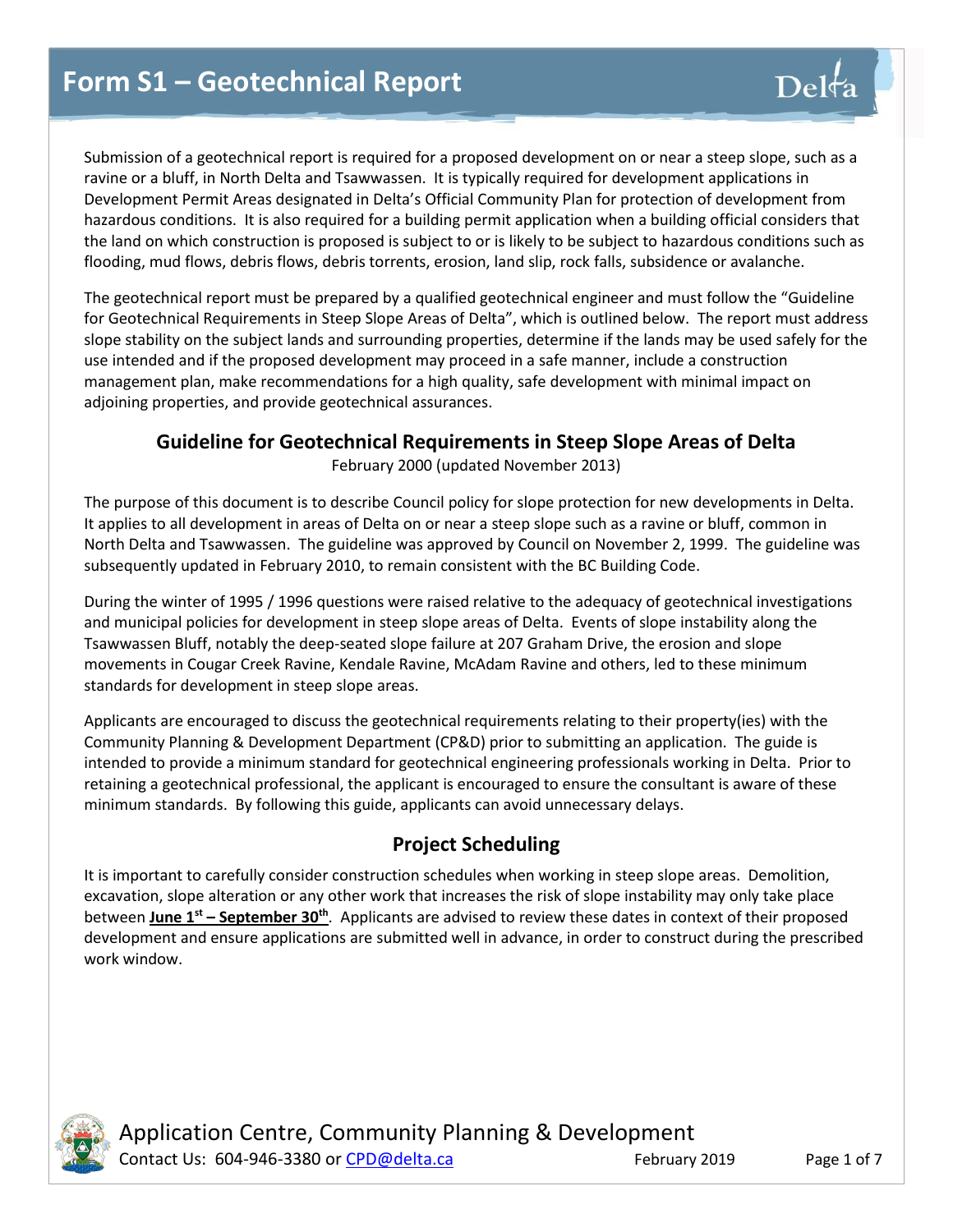### **INTRODUCTION:**

This policy applies to all development in areas of Delta on or near a steep slope such as the many ravines and bluffs common to both North Delta and Tsawwassen. While not all inclusive, Delta's Official Community Plan (available for viewing in the CP&D Department and on Delta's website at www.delta.ca) provides a guide to some of these slope sensitive areas of the community as defined by the following development permit areas: SD2, English Bluff (Tsawwassen Escarpment), ND1, Fraser River Escarpment, ND2 Delsom Village and ND4, River Road Village (Sunbury).

Delta has strived to accomplish a comprehensive approach to slope stability in order to address the questions raised in the past relative to the adequacy of geotechnical investigations and policies for development in steep slope areas of Delta. A combination of detailed geotechnical engineering reports, attention to the preservation of existing vegetation, specific slope instability performance measures, a variety of measures to share knowledge about the slopes, encouraging accountability and supplementary geotechnical peer reviews are presented to guide the development community. Geotechnical submissions in support of development applications must be of high quality and comprehensive. Supplementary peer reviews will be requested by the City on a case by case basis.

### **SUMMARY:**

For the purpose of this guide, development includes building permit, development permit, subdivision or zoning amendments. The following issues should be addressed by a qualified geotechnical engineering consultant retained by the applicant.

- a) A detailed geotechnical review should be undertaken by the applicant's consultant to determine whether the proposed development is feasible in a safe manner.
- b) Development should take place in a manner which maximizes the retention of existing vegetation and retains all vegetation outside the developed building area.
- c) Slope stability should be addressed such that:
	- i) There is no net decrease in overall slope stability resulting from the proposed development;
	- ii) There is no greater than a 1 in 2475 probability of significant slope instability in any given year;
	- iii) Off-site slope instabilities are mitigated by the applicant to provide for the safe occupation and use of the lands and adjacent nearby lands;
	- iv) A construction management plan is developed and monitored by the applicants geotechnical engineering consultant;
	- v) The geotechnical engineering consultant has reviewed Delta's Geotechnical Report Library in addition to any other sources of information available to the consultant.
- d) Additional provisions include:
	- i) The provision of specific geotechnical assurances;
	- ii) A restrictive covenant registered against the property title;
	- iii) The provision of insurance;
	- iv) The provision of bonding to secure on-site and off-site construction works, as deemed necessary;
	- v) Supplementary geotechnical consultant peer reviews as deemed necessary.



Application Centre, Community Planning & Development

Contact Us: 604-946-3380 or [CPD@delta.ca](mailto:CPD@delta.ca) February 2019 Page 2 of 7

 $\mathrm{Del}$ ta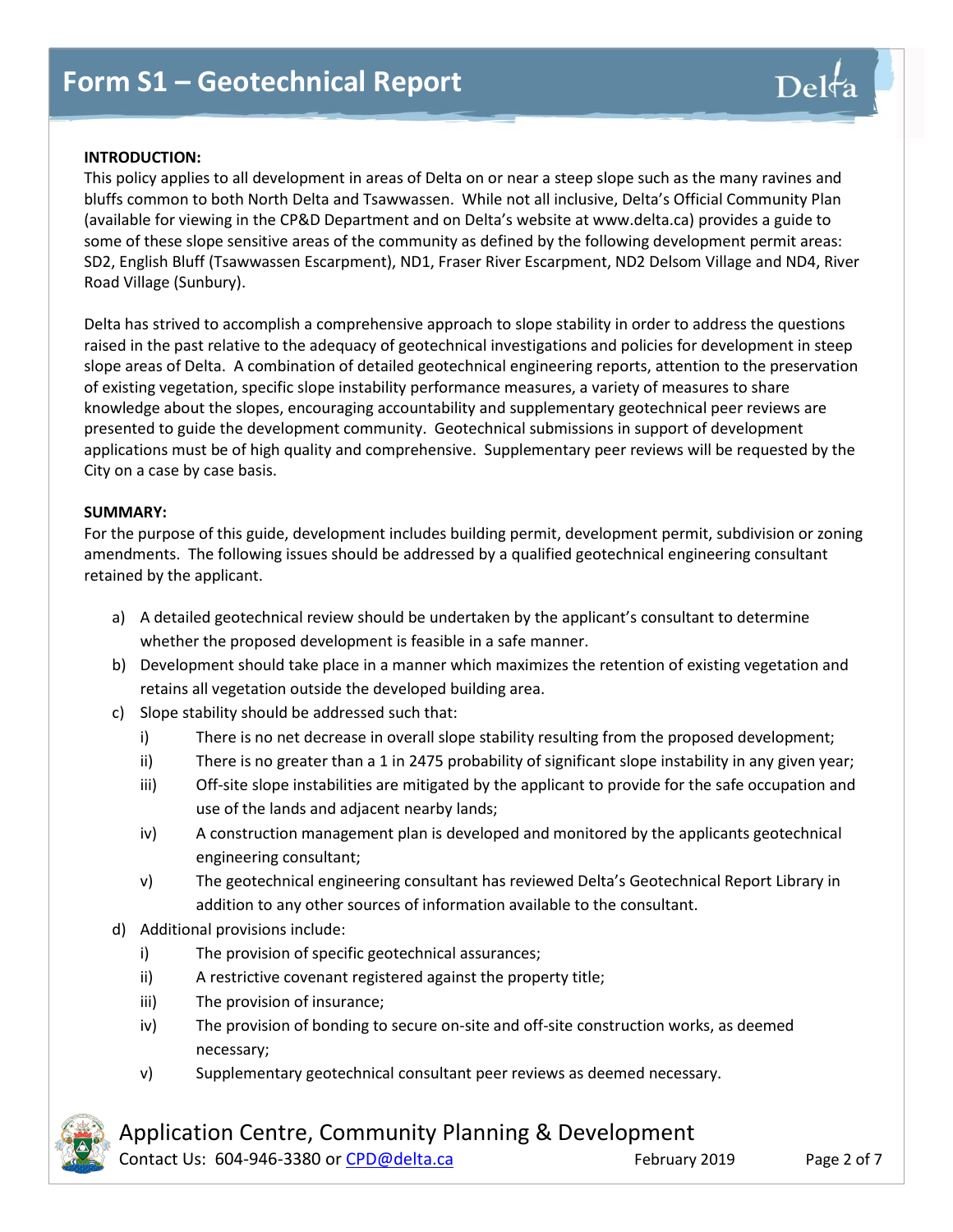### **GUIDELINE PROVISIONS:**

**1. A detailed geotechnical engineering review must be undertaken by the developer's consultant to establish the feasibility of development in a safe manner.**

The engineering profession, through Provincial legislation, is charged with the responsibility to ensure development proceeds in a manner which limits public exposure to unnecessary hazards through risk to human safety and property damage.

A comprehensive geotechnical assessment is required to support development in steep slope areas of Delta. The geotechnical engineering professional should carry out all necessary background research, site investigation, slope stability analysis and reporting in order to enable it to make recommendations which will provide for a high quality, safe development with minimal impact to adjoining properties.

### **2. Development must take place in a manner which maximizes the retention of existing vegetation and retains all vegetation outside of the developed building area.**

Vegetation, in the form of ground cover, shrubs or trees, assists in stabilizing the ground surface. Damage to existing vegetation through removal or disturbance can have significant impacts on slope stability. Any removal of vegetation should, therefore, be discouraged in steep slope areas. Where removal of vegetation cannot be avoided in order to accommodate a development an acceptable plan to re-vegetate and re-stabilize affected areas should be provided.

### **3. Slope Stability shall be addressed such that:**

### **a. There is no net decrease in overall slope stability resulting from the development.**

Development should only occur if it does not adversely impact the stability of the slope, including that of the site and adjoining properties and roadways. While a no net decrease in slope stability is required, there may still be a need to increase slope stabilities of the site and neighbouring lands in order to safely accommodate the proposed development.

## **b. A 1 in 2475 probability of a slope instability in any given year be the minimum acceptable protection against failure and meet the requirements outlined in the BCBC, as amended from time to time.**

A probabilistic risk assessment of the site and surrounding lands affecting and being affected by the proposed development is required. The minimum standard for protection against failure is a 1 in 2475 probability in any given year with acceptable safety factors.

Applicants are required to submit proposals for development permits and building permits in steep slope areas which address the development in terms of a 1 in 2475 year probability against failure for both static and dynamic (including seismic loading) conditions. As the 1 in 2475 year probability of failure is proposed to be a minimum, council, staff or the geotechnical engineer may set or recommend higher standards as determined by the application. In the consideration of subdivision and/or rezoning



Application Centre, Community Planning & Development Contact Us: 604-946-3380 or [CPD@delta.ca](mailto:CPD@delta.ca) February 2019 Page 3 of 7

 $\mathrm{Del}$ t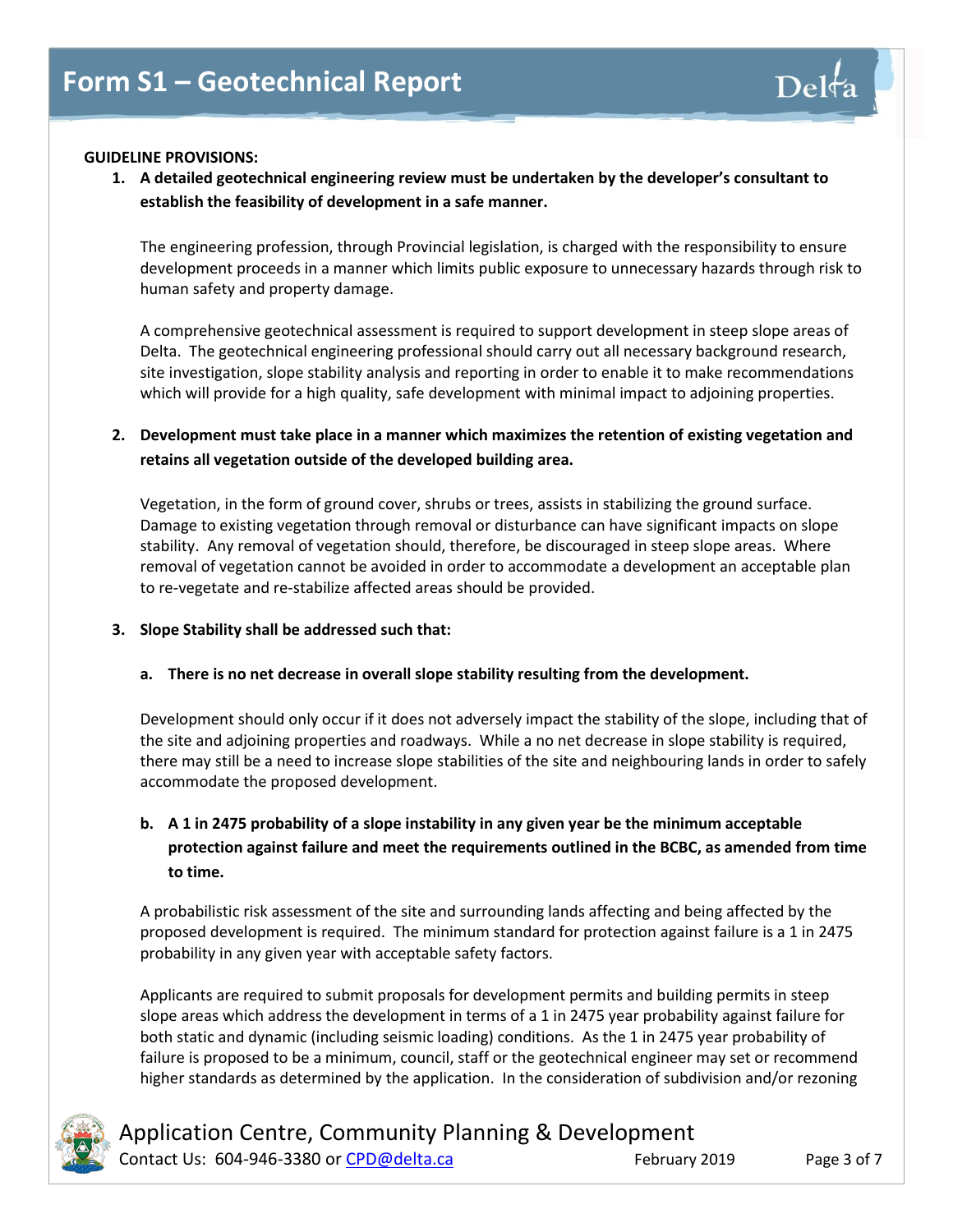applications, the Approving Officer or Council may set a more stringent, site specific requirement in consideration of adding additional density to sensitive, steep slope areas of the community. Under dynamic loading conditions, deformations in structures should be limited so that serious structural damage which leads to building failure or collapse does not occur. This will necessitate specific attention to this issue by the design team, including the geotechnical engineer, architect and structural engineer.

### **c. Off-site slope instabilities which could adversely impact the safe occupation and enjoyment of the proposed development or of adjacent or nearby lands should be mitigated by the applicant**.

Critical to the safe use and enjoyment of the developed lands can be the stability of surrounding lands. A geotechnical review in support of an application needs to consider this issue. Where slope stability issues arise due to concerns on neighbouring lands or roadways, which are not part of the applicant's property, the following options may be considered:

- i) The applicant may be required to stabilize the adjoining property or road. This approach should be reviewed on a case by case basis; or
- ii) The development may be designed through acceptable clustering, siting or physical design features to limit the potential impact to human safety and property damage on the subject property in the event of an off-site failure.

## **d. A construction management plan developed and monitored by the applicants' geotechnical consultant must be provided and adhered to.**

Steep slopes are often at risk during the construction phase. Excavations, vibrations and heavy equipment typically associated with development must be managed to avoid causing slope instability. In support of addressing this issue, an acceptable construction management plan addressing critical issues for the safe construction of the development is necessary. The plan should be tailored to each particular development by the applicant's geotechnical engineer. Common to the plans should be acceptable discussion of provisions with respect to monitoring of the slope prior to, during and following construction, safe access to the site, excavation and shoring plans, acceptable weather conditions and construction windows and other issues deemed critical by the geotechnical engineer. The slope should be monitored to legal land surveyors tolerances. Consideration should be given to long term monitoring following completion of the project and the installation of slope inclinometers. Full time site inspection by a qualified geotechnical engineer should be provided during all critical stages of development with reports back to Delta.

## **e. The Geotechnical Engineering Consultant be required to review Delta's Geotechnical Report Library**.

An inventory of geotechnical reports received in support of development applications has been established by the CP&D Department. This inventory will assist geotechnical consultants through sharing of knowledge from previous investigations. Geotechnical engineers are required to confirm they have reviewed this material along with other available sources. In support of continuing to build this

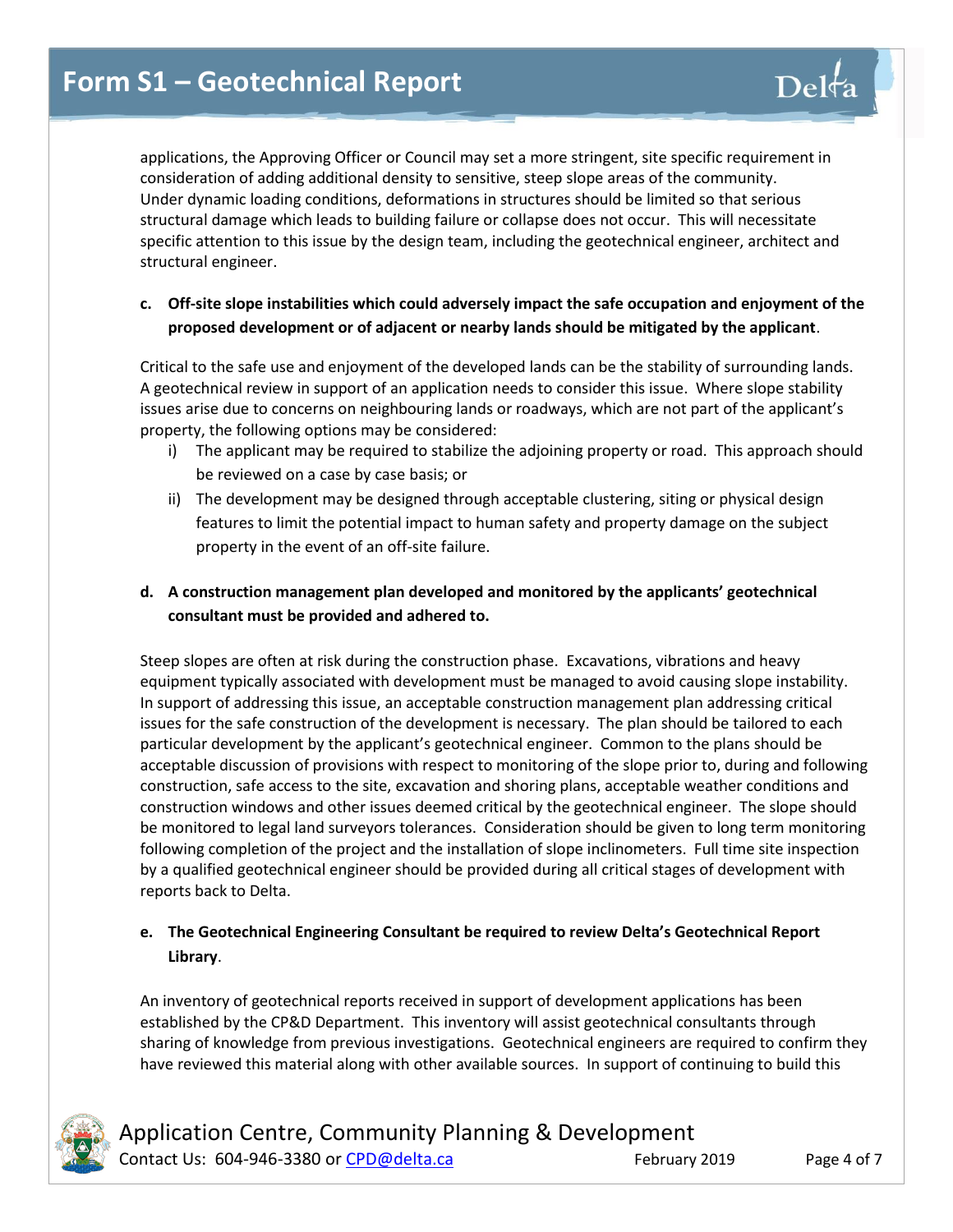resource, applicants and their consultants should be aware that geotechnical submissions in support of development applications will become public documents and may be used in the reference library.

### **4. The Developer and their agents are held accountable:**

### **a. Through the provision of specific geotechnical assurances.**

The applicant's geotechnical engineer should provide specifically worded assurances acceptable to Delta, which indicate, in the engineers' professional opinion the site is suitable for the proposed development and will not adversely impact neighbouring properties if certain specified works are undertaken. The assurances, outlined in Attachment A, include specific reference to the fact that the City is relying on the assurances to issue development approvals. These assurances assist in clarifying Delta's expectations of the professional geotechnical engineer. In addition, the geotechnical engineer is made aware of how the information being submitted on behalf of their client will be used and relied upon.

### **b. Through restrictive covenant registered against the property title.**

Terms of Delta's acceptance of a development application should be incorporated into a restrictive covenant and registered against the property title in order to limit the use of the land. Provisions of such a covenant are outlined in the land title act and community charter and would commonly include limitations on the removal and disturbance of site vegetation, all geotechnical provisions including reports submitted in support of the application and indemnification of the City. These covenants assist in clarifying the basis for Delta's acceptance of an application and convey this information to future owners of the land.

Enforcement of the covenant provisions through the construction phase are the responsibility of the owner and the geotechnical engineer through the owners' commitments and engineers' assurances provided to Delta. Delta has the ability to utilize security deposited in support of the application, as outlined in section d) below, to rectify deficiencies.

#### **c. Through the provision of insurance which names Delta as an additional insured.**

General liability insurance naming Delta as an additional insured and in a form acceptable to Delta as defined by the Delta Highways Bylaw 6922, as amended should be provided by the applicant. Delta is named as an additional insured due to its role in approving the application.

The applicant's geotechnical engineer of record should provide proof of a minimum of occurrence based professional liability coverage which does not lapse. This insurance should also name Delta as an additional insured. This may disqualify some geotechnical engineering consultants who cannot obtain this insurance.



Application Centre, Community Planning & Development Contact Us: 604-946-3380 or [CPD@delta.ca](mailto:CPD@delta.ca) February 2019 Page 5 of 7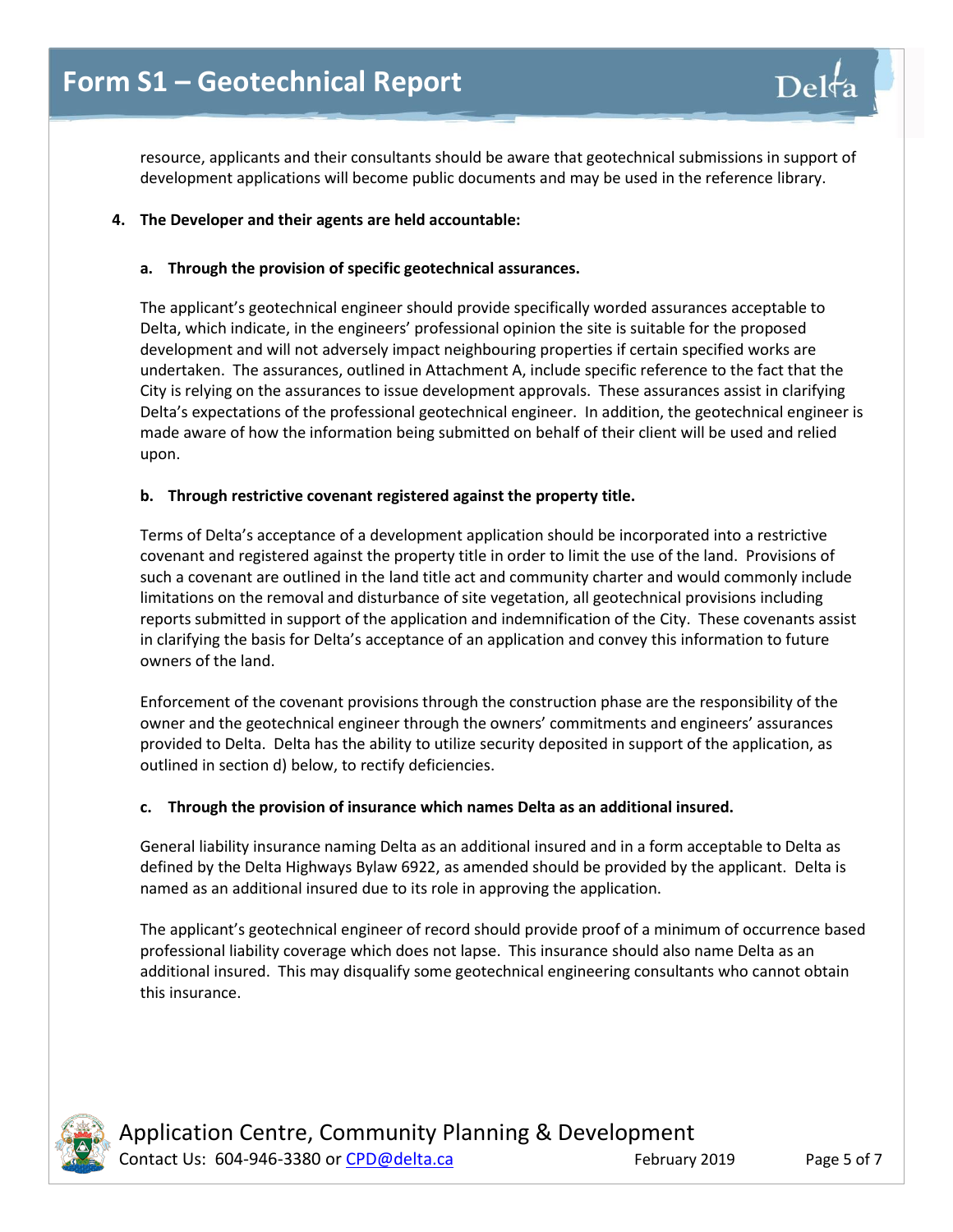## **d. Through the provision of bonding to secure the safe completion of on-site and off-site construction works, as deemed necessary.**

Security can be utilized by the City to correct such unsafe conditions created by the project. The amount of security and time frames for release is the subject of specific considerations associated with the application. In general, the amount of this bonding will relate to the potential risk and scope of potential damage during the construction of the dwelling and slope retention works.

### **e. Geotechnical Report peer reviews be commissioned as necessary.**

In most cases, Delta requires a geotechnical engineering consultant peer review which will look for conformance with good engineering practice and adherence to these guidelines for development in steep slope areas of Delta. Where a peer review is deemed necessary by Delta, the applicant will be notified. The applicant can expect a significant time delay of approximately 8 weeks, dependent on the availability of an acceptable consultant and the scope of the development project. In order to avoid this additional requirement, applicants and their consultants are encouraged to submit comprehensive thorough geotechnical reports to support their development application.

### **MUNICIPAL ACCEPTANCE:**

The Development Section of the Community Planning & Development (CP&D) Department will review and comment on geotechnical report submissions in support of development applications in steep slope areas. Once the CP&D Department is satisfied with the submissions, appropriate recommendations will be incorporated into development application approval.